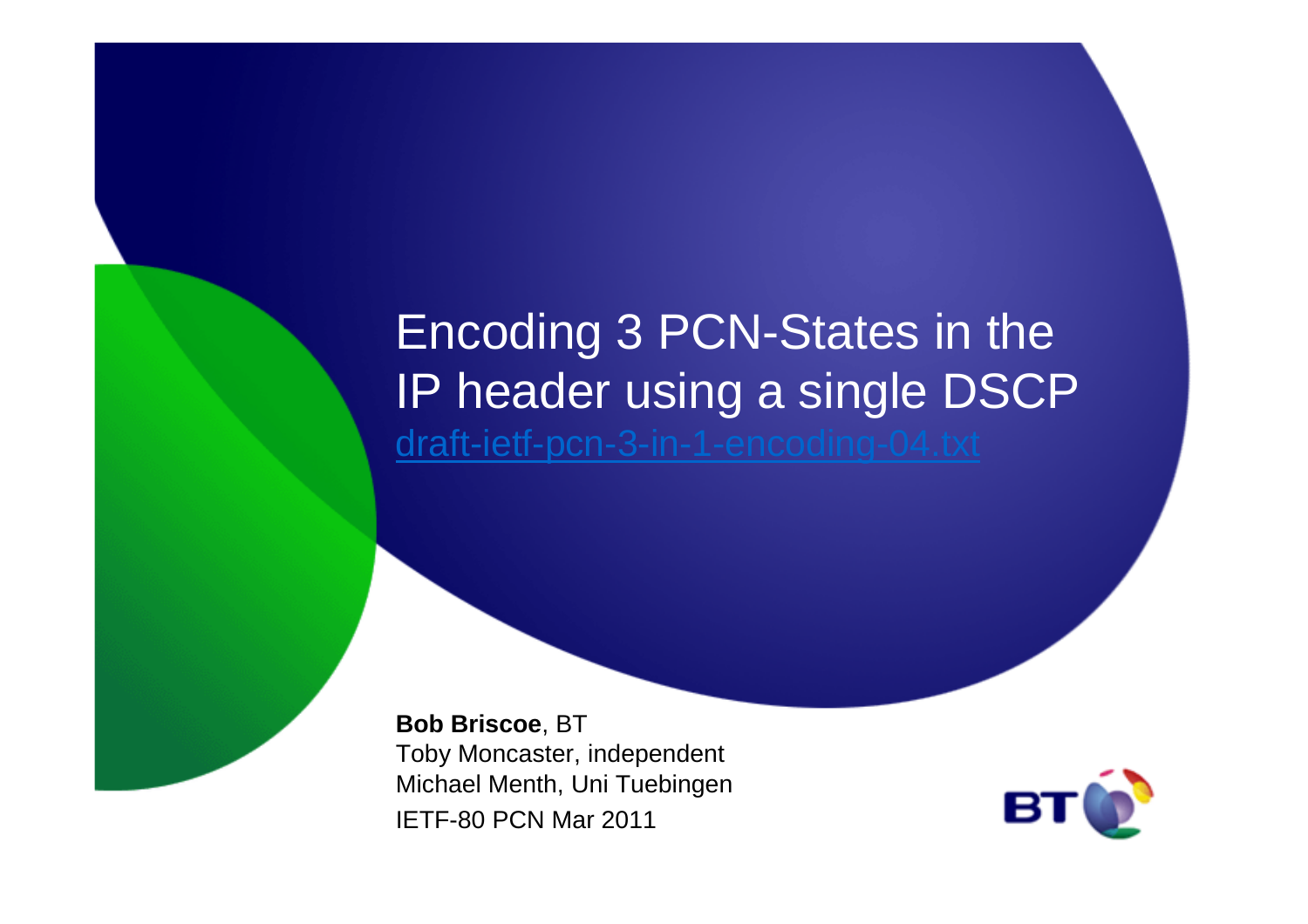## status

- Encoding 3 PCN-States in the IP header using a single DSCP
	- mature draft: draft-ietf-pcn-3-in-1-encoding-04.txt
	- dependency: **dependency:** RFC6040 (now Proposed Standard)
	- **intended status:** experimental <sup>→</sup> standards track
	- **exec summary:** very simple but complete draft
	- **immediate intent:** WGLC over, but some spare text needs a homeConsider implications of "updates 5696"

|                          | <b>IDSCP</b> | 00             | 10        | 01         | 11         |
|--------------------------|--------------|----------------|-----------|------------|------------|
| <b>Baseline RFC 5696</b> | <b>DSCPn</b> | Not-PCN        | <b>NM</b> | <b>EXP</b> | <b>PM</b>  |
| $3$ -in-1                | <b>DSCPn</b> | <b>Not-PCN</b> | <b>NM</b> | <b>ThM</b> | <b>ETM</b> |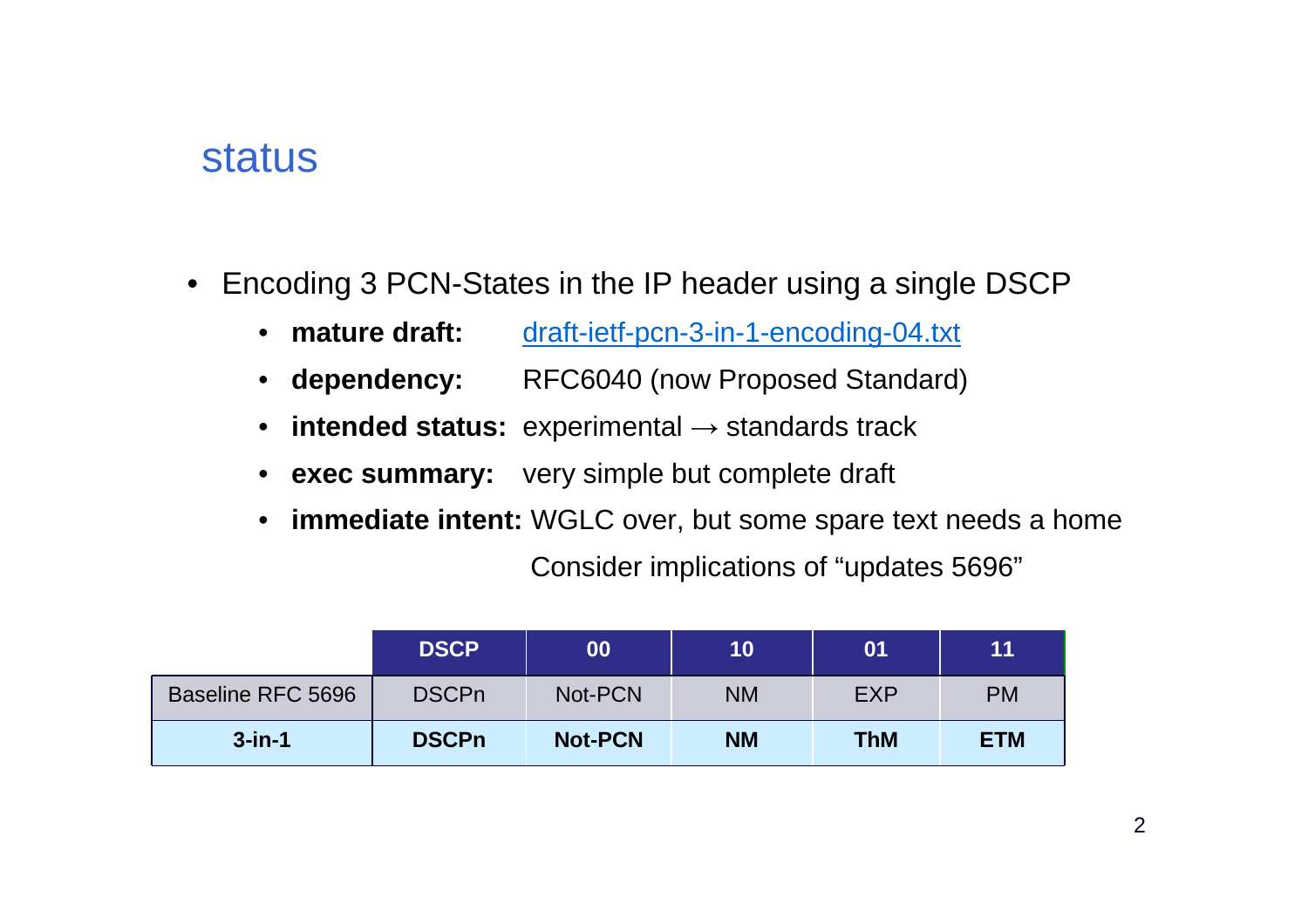## additional section: support for e2e ECN

- • 4 approaches in baseline encoding app'x are imprecise:
	- 1. tunnel across PCN domain
	- 2. encode e2e ECN into an extended PCN encoding
	- 3. signal lack of ECN support to source (e.g. by drop)
	- 4. remark ECN-capable packets to a non-PCN-capable DSCP
- • now clearer what to recommend
	- •lay out all the possible cases
	- •esp. document precisely how PCN uses a tunnel to protect e2e ECN
	- •flag when updates or deprecates each of the above 4 approaches
- • main point: e2e ECN safe if PCN placed logically within tunnel
	- •any tunnel endpoint within 3-in-1 PCN domain must satisfy RFC6040



<sup>\*</sup> experimentally, could leave PCN unchanged to trigger codec adaptation